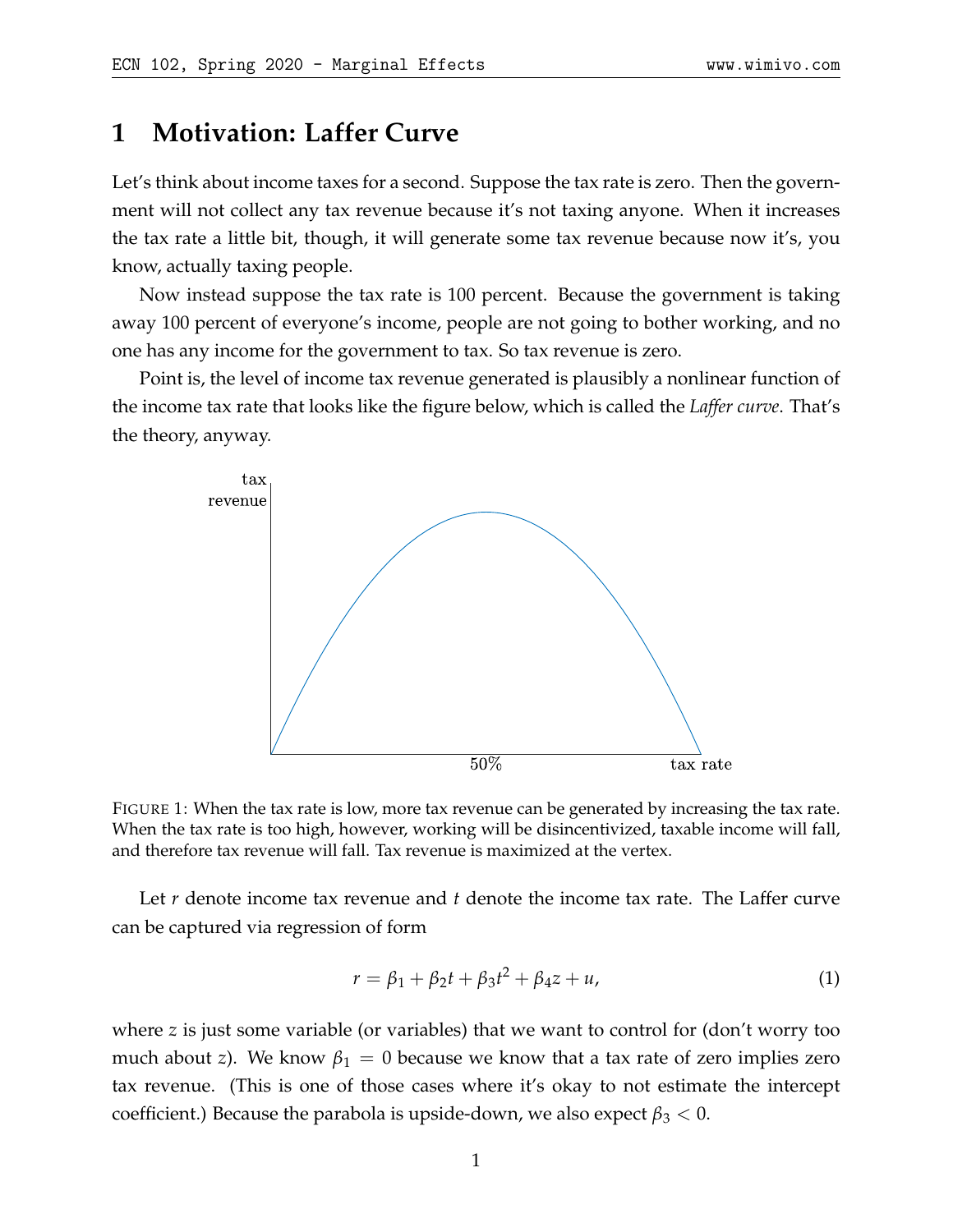Now suppose we run the regression and come up with the estimate

$$
\hat{r} = 500t - 5t^2 + 9z.
$$
 (2)

The vertex is given by *t* = 50, which means that tax revenue is maximized at a tax rate of 50 percent. $^{\rm 1}$  $^{\rm 1}$  $^{\rm 1}$  If the tax rate is below 50%, then increasing the tax rate can generate more tax revenue. If the tax rate is above 50%, then increasing the tax rate will reduce tax revenue.

The marginal effect tells us how much higher we expect tax revenue to be if the tax rate is a little bit higher, with all other regressors held constant (in this case, holding *z* constant). In maths, the marginal effect is given by

$$
\frac{\partial \widehat{r}}{\partial t} = 500 - 10t.
$$

This equation makes it clear that if the tax rate is below *t* = 50 percent, then the marginal effect of tax rate on tax revenue will be positive. And if the tax rate is above  $t = 50$ percent, then the marginal effect of tax rate on tax revenue will be negative.

For example, if a country has a tax rate of  $t = 20$  percent, then their marginal effect is

$$
\frac{\partial \hat{r}}{\partial t}(20) = 500 - 10(20) = 300.
$$

This says that a country with a tax rate one percentage point higher than 20, other things held equal, on average has tax revenue of about 300 more.

Or if a country has a tax rate of  $t = 70$  percent, then their marginal effect is

$$
\frac{\partial \hat{r}}{\partial t}(20) = 500 - 10(70) = -200.
$$

This says that a country with a tax rate one percentage point higher than 70, other things held equal, on average has tax revenue of about 200 less.

In general, the **marginal effect** of regressor *x<sup>j</sup>* on dependent variable *y* is given by

$$
ME \equiv \frac{\partial \hat{y}}{\partial x_j}.
$$
 (3)

<span id="page-1-0"></span><sup>&</sup>lt;sup>1</sup>This value actually seems to be closer to 70 percent in reality, although you should not be lulled into thinking that a 70 percent tax rate is necessarily the socially optimal tax rate. It is of critical importance is how the tax revenue is used. Addressing homelessness in an intelligent way? Great. Building a golden statue of Dear Leader? Not so great.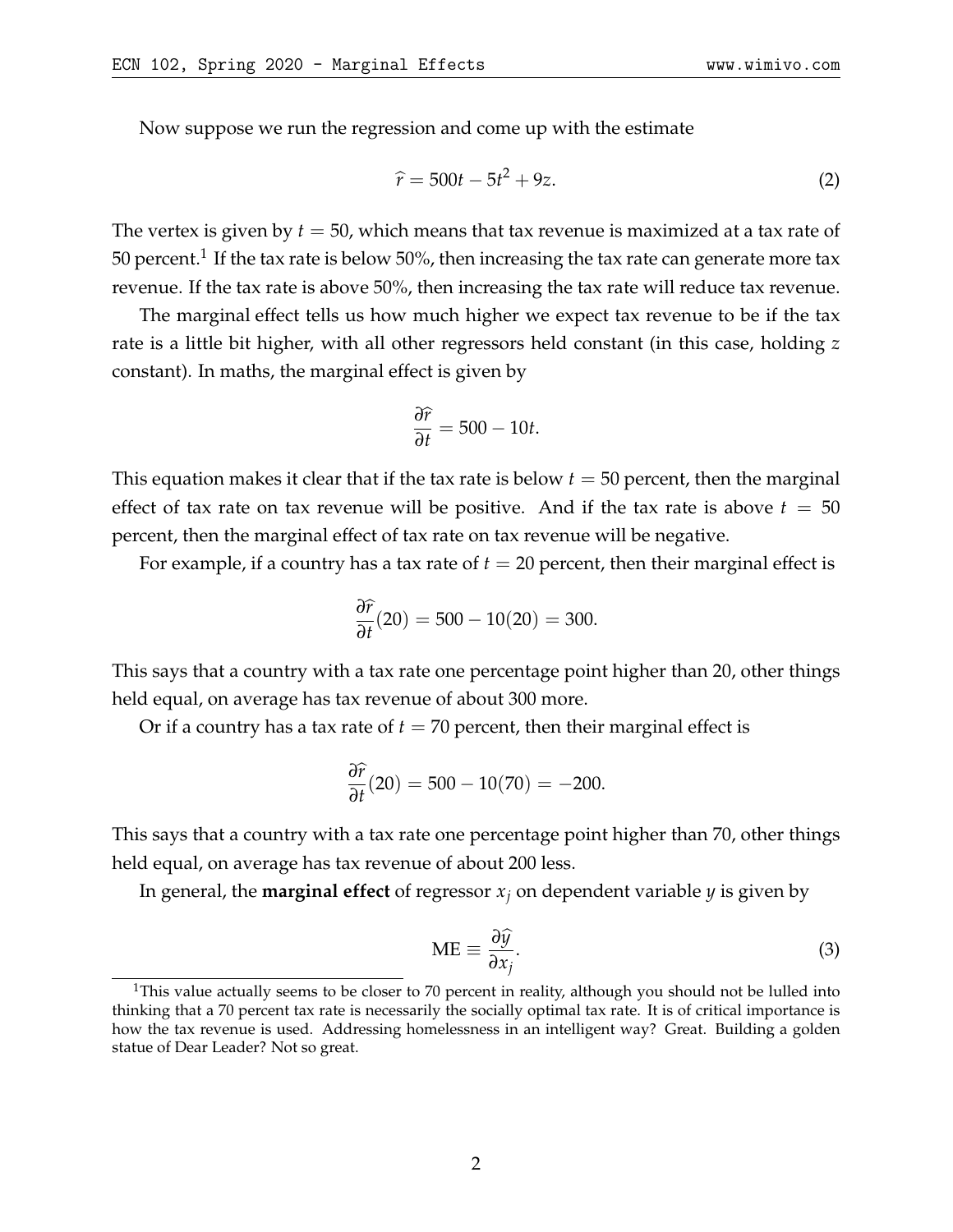## **2 Average Marginal Effect (AME)**

The marginal effect depends on *t*, so it's not possible to capture the entirety of marginal effects of the data in a single number. But we can still use some traditional summary statistics to capture some overall picture of what marginal effects are in the data.

Suppose we have three countries, shown in the figure below. (In practice we'd need a lot more than three countries to establish the upside-down parabola relationship, but doing the calculations by hand for more than three countries would be more painful than useful.)

• Country 1 has a tax rate of 25 percent and collects 8000 tax revenue (the blue dot). The marginal effect for country 1 is

$$
ME_1 = 500 - 10(25) = 250.
$$

• Country 2 has a tax rate of 35 percent and collects 13000 tax revenue (the magenta dot). The marginal effect for country 2 is

$$
ME_2 = 500 - 10(35) = 150.
$$

• Country 3 has a tax rate of 60 percent and collects 11000 tax revenue (the red dot). The marginal effect for country 3 is

$$
ME_3 = 500 - 10(60) = -100.
$$

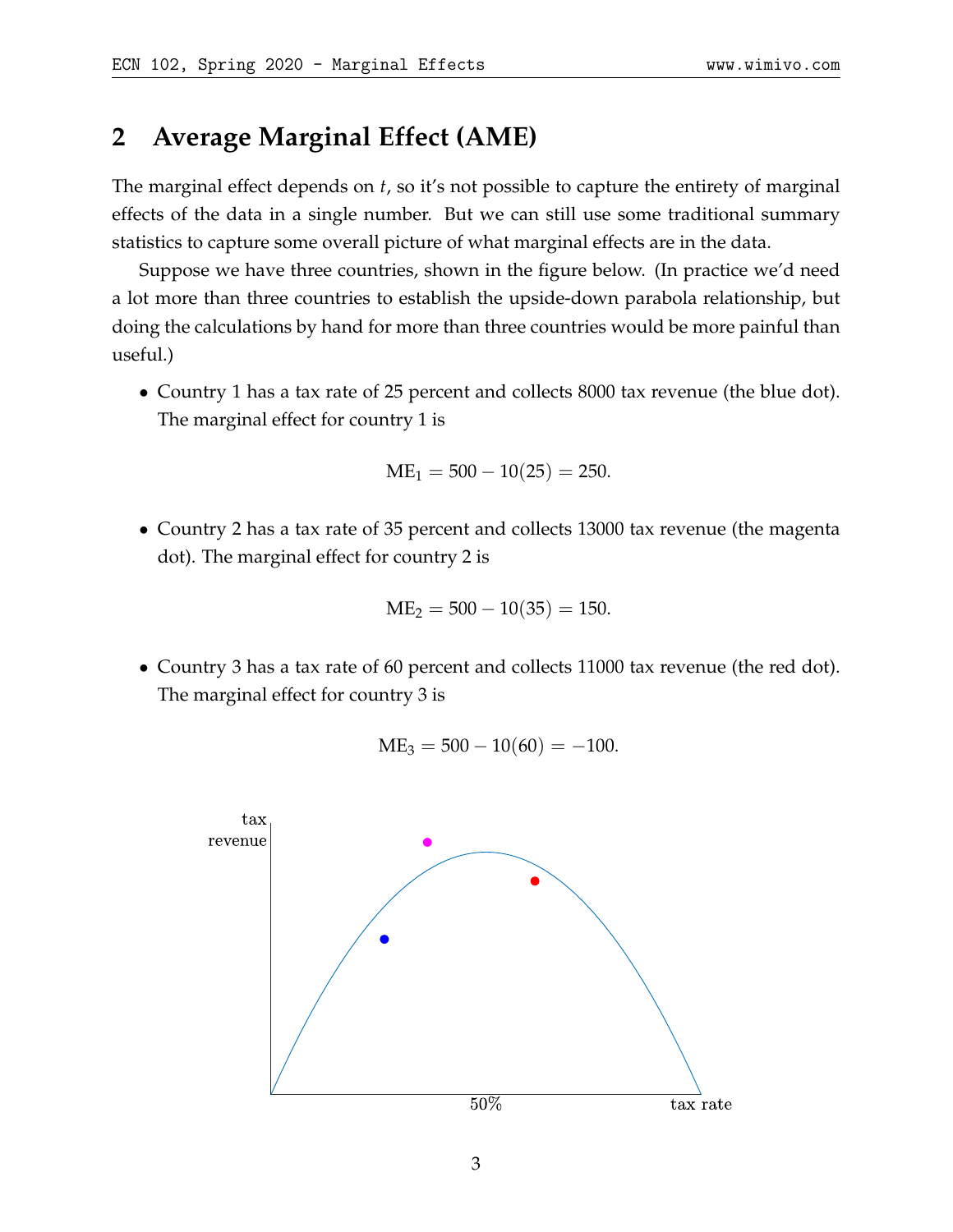Okay, so we have three observations and we've calculated the marginal effect for those three observations. I should not have to convince you then that the average marginal effect is given by

$$
AME = \frac{250 + 150 - 100}{3} = 100.
$$

It's really just like any other average, except the thing we're averaging is marginal effects, hence its name.

The general definition of the **average marginal effect (AME)** of regressor *x<sup>j</sup>* on *y* (when there are no interaction terms) is

$$
AME \equiv \frac{1}{n} \sum_{i=1}^{n} \frac{\partial \widehat{y}}{\partial x_j}(x_i)
$$
\n(4)

Again in words: evaluate the marginal effect at all *n* observations, and average them. Geometrically, it is the average slope of the regression for our data, which would be difficult for me to draw and for you to look at so I'm not even going to try.

This gives an overall picture of marginal effects in the data. You can see in the figure that two observations are below 50 percent, and only one observation is above 50 percent, so it shouldn't be too surprising that the average marginal effect is positive.

## **3 Marginal Effect at the Mean (MEM)**

Another way to try to get an overall idea of what marginal effects are in the data is to evaluate the marginal effect at the mean of the regressor. Here the mean tax rate is

$$
\bar{t} = \frac{25 + 35 + 60}{3} = 40.
$$

So the marginal effect evaluated at the mean is

$$
MEM = 500 - 10(40) = 100.
$$

Oh hey, it's exactly the same as the average marginal effect. This is the case when the regressor of interest is quadratic, but it is not true in general that MEM = AME. The MEM is illustrated in the figure below.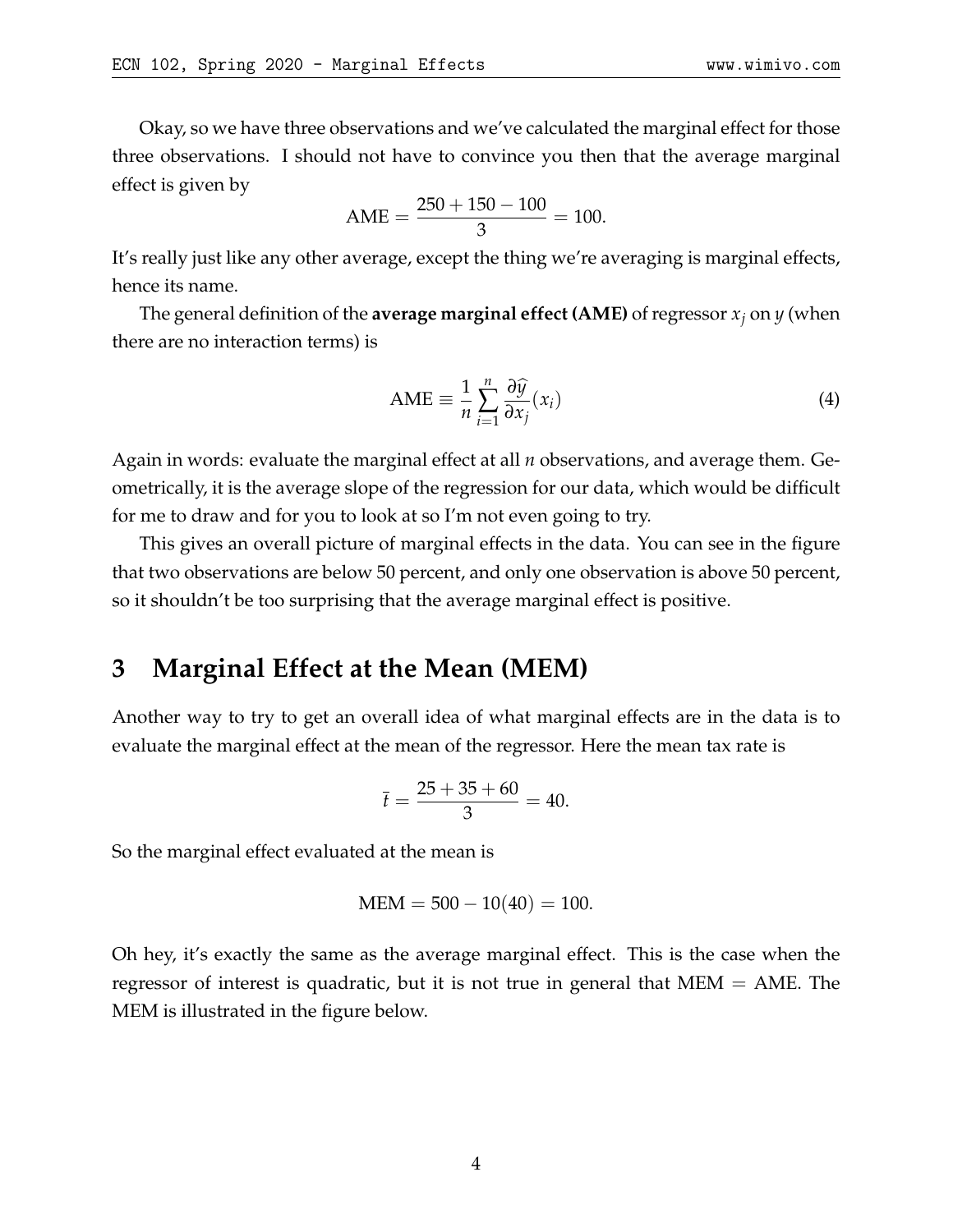

FIGURE 2: The mean tax rate is 40%. Evaluating the marginal effect at this mean value gives the slope shown with the dashed line.

The general definition of the **marginal effect at the mean (MEM)** of regressor *x<sup>j</sup>* on *y* (when there are no interaction terms) is

$$
\text{MEM} \equiv \frac{\partial \hat{y}}{\partial x_j} (\overline{x}_j), \tag{5}
$$

where  $\overline{x}_j$  is the mean of regressor  $x_j$ .

## **4 Interaction Terms**

Things can get a bit messier when dealing with interaction terms. For instance, you might have something like

$$
\widehat{y} = b_1 + b_2 x + b_3 x^2 + \beta_4 x z,
$$

which has marginal effect

$$
\frac{\partial \widehat{y}}{\partial x} = b_2 + 2b_3x + \beta_4 z.
$$

In this case, you would have to use data for both *x* and *z* to calculate the marginal effect or any of its summaries.

For example, if you want to calculate the MEM, you'd plug in both the mean of *x* and the mean of *z*, giving

$$
MEM = b_2 + 2b_3\overline{x} + \beta_4\overline{z}.
$$

In other words, we're evaluating the marginal effect at the mean of regressor *x* and the